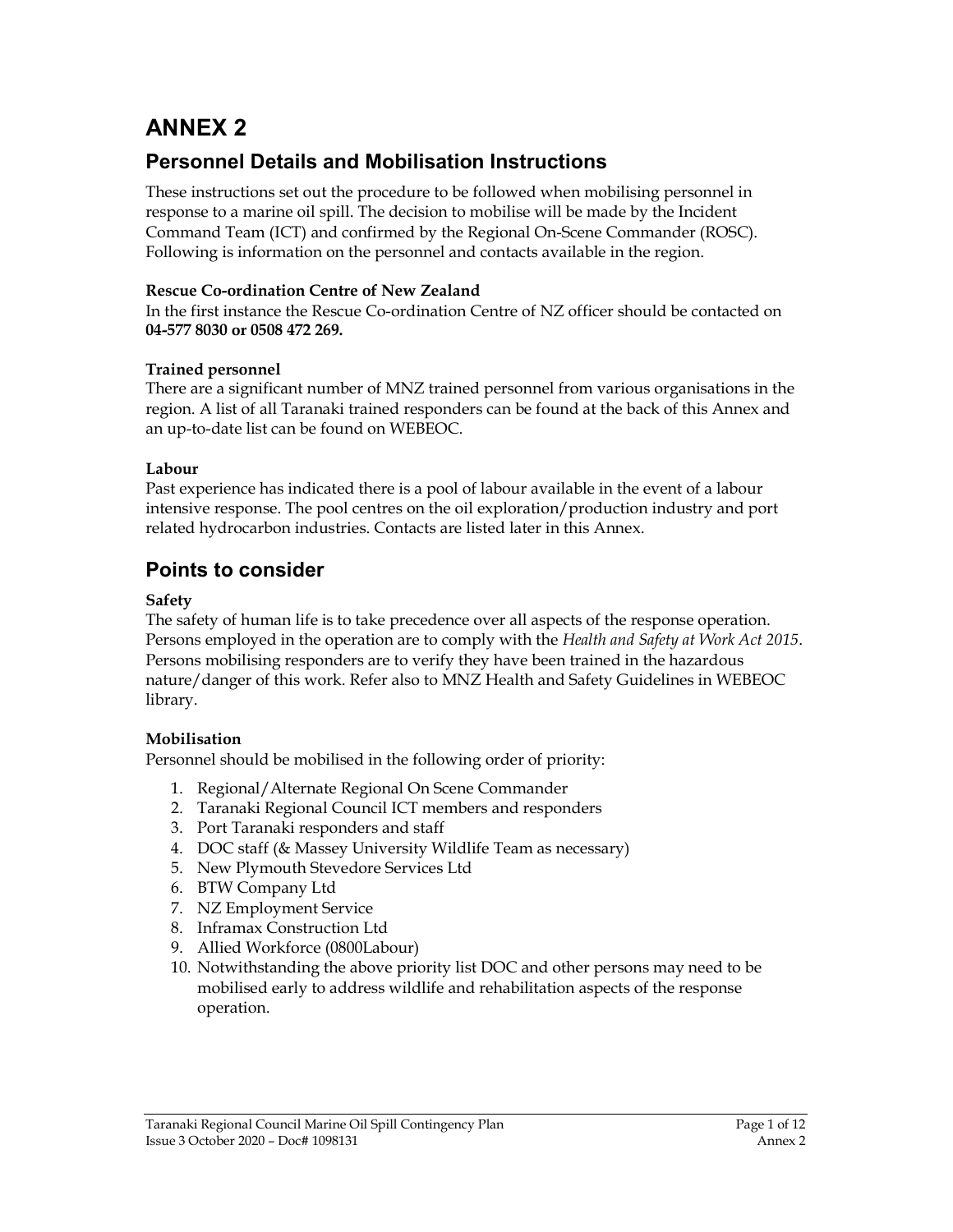### Mobilisation requirements:

Persons mobilising labour are to ensure that:

- Responders are trained as required in accordance with MNZ Health and Safety Guidelines;
- Responders are adequately attired and have adequate safety equipment including PFDs (personal floatation devices) if appropriate;
- Responders are fed and well catered for in relation to welfare. Adequate accommodation is arranged for the responders, with transport to and from the site at which they will be working;
- Adequate first aid and medical facilities are arranged for the size of the response labour force and the conditions under which they will be working. The Red Cross is to be contacted in the first instance.
- Sufficient and timely relief personnel are provided to allow adequate rest for response staff. These relief staff are to be treated as for first-call staff above;
- The ICT logistics/financial co-ordinator, is informed of the responders' name, hourly pay rate, commencement and finish times for remuneration purposes;
- The responder's next of kin (NoK) is recorded, so that the responder/responders NoK are informed of any serious matter which directly affects them;
- Return transport and debriefing is arranged on their release by the ROSC;
- Transport to the appropriate site is arranged for the responders, and the responders are informed of these arrangements in a timely fashion;
- Responders are briefed where they will be working, for approximately how long they will be deployed in the field (hours, days or longer), and who they are to report to on arrival; and
- The site supervisor is appointed and is informed who the responders are and what their ETA will be.

### Requirements of the ROSC

The ROSC and the ICT are to ensure that:

- Responders are not employed in hazardous situations beyond their training and/or experience;
- Responders are given adequate supervision, rest and refreshments;
- The times worked by individual responders are noted on timesheets for payment purposes; and
- Responders receive adequate medical care as, and when, required.

### Insurance and payment of responders

Responders or their parent organisations are expected to arrange suitable insurance for the response operation. Special payments will not be made direct to responders. A responder's parent organisation will be reimbursed wages/salaries incurred for the period of employment undertaken on the response operation. This will be made upon the recovery of response costs from the spiller or, if this party cannot be identified, from the Oil Pollution Fund, via a claim by the Council to Maritime NZ.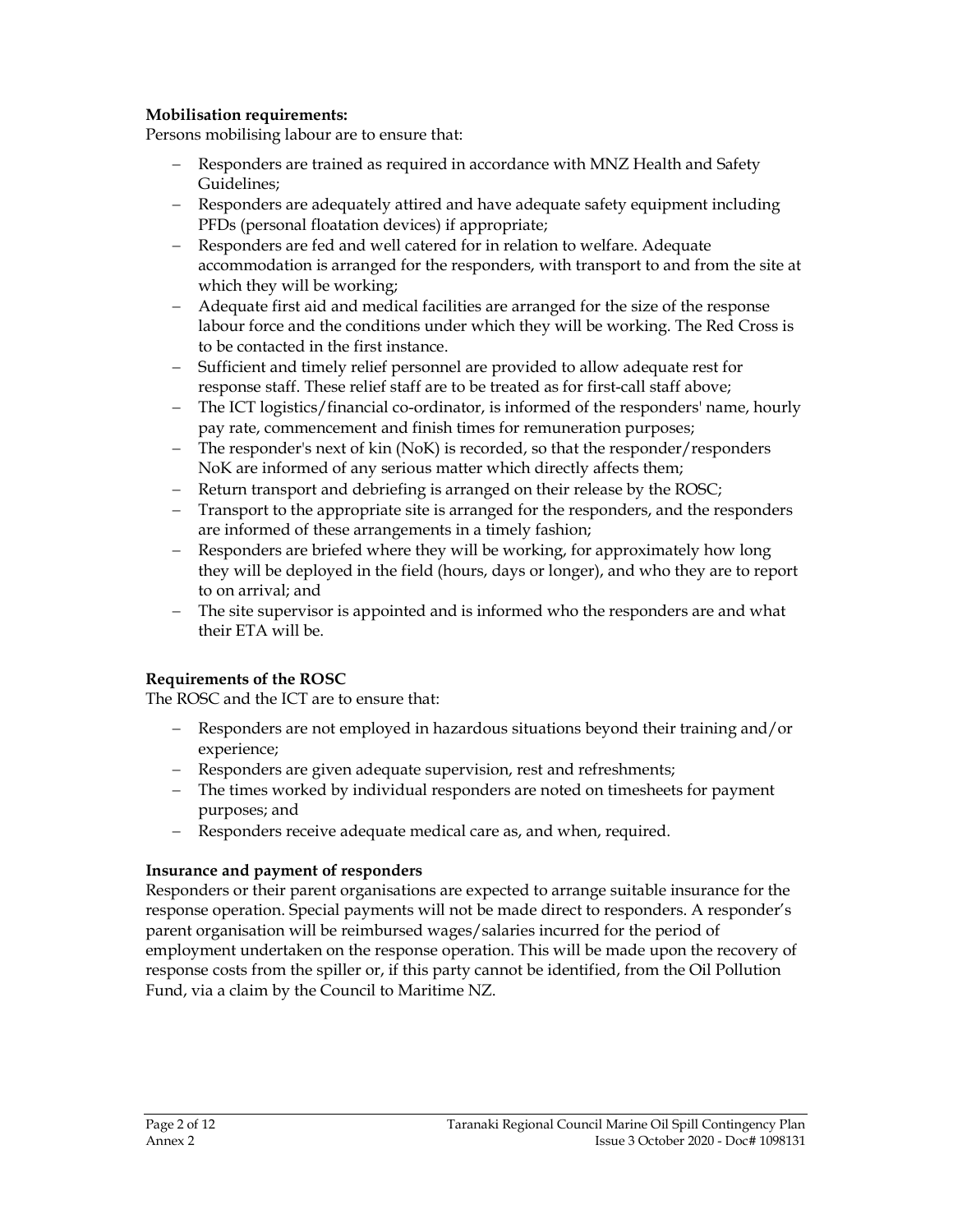| <u>MUNGHI COMMIQUE CENTE (ICC) FEISOMNEI CONTACT LISTS</u><br><b>Regional On Scene Commanders</b> |                |                |                |  |  |
|---------------------------------------------------------------------------------------------------|----------------|----------------|----------------|--|--|
| <b>ROSC</b>                                                                                       | Alternate ROSC | Alternate ROSC | Alternate ROSC |  |  |
| <b>Bruce Pope</b>                                                                                 | Jared Glasgow  |                |                |  |  |
| 027-4427492                                                                                       | 027-2305627    |                |                |  |  |

| 021 - TTL I TUL                             | <u>ULI-LUUUULI</u> |  |            |             |  |               |  |
|---------------------------------------------|--------------------|--|------------|-------------|--|---------------|--|
|                                             |                    |  |            |             |  |               |  |
| <b>Incident Command Team (ICT) Managers</b> |                    |  |            |             |  |               |  |
| <b>Name</b>                                 |                    |  | Tel        | A/h         |  | <b>Mobile</b> |  |
| Operations - Jared Glasgow                  |                    |  | 06-7657127 | 027-2305627 |  | 027-2305627   |  |
| Operations - Bruce Colgan                   |                    |  | 06-7577257 | 027-4424268 |  | 027-4424268   |  |
| Planning - Gary Bedford                     |                    |  | 06-7657127 | 06-7513113  |  | 027-4839257   |  |
| Planning - TBA                              |                    |  |            |             |  |               |  |

| Logistics - Brent Nicol                        | 06-7657127 | 027-4502565 | 027-4502565   |  |  |  |
|------------------------------------------------|------------|-------------|---------------|--|--|--|
|                                                |            |             |               |  |  |  |
| <b>Operations - Air Operations Coordinator</b> |            |             |               |  |  |  |
| <b>Name</b>                                    | Tel        | A/h         | <b>Mobile</b> |  |  |  |
| Air Operatione Co-ord - Alan Reck              | 06-7647073 | 06-7617063  | 027-1125030   |  |  |  |

Logistics - Flo Blyde | 06-7657127 | 06-7536322 | 027-2703643

| Air Operations Co-ord - Alan Beck                | 06-7647073 | 06-7647063 | 027-4425939 |
|--------------------------------------------------|------------|------------|-------------|
| Off Shore Co-ord $-$<br>Duty Pilot/Port Taranaki | 06-7510200 |            | 027-4437506 |

| <b>Planning</b>                                    |            |            |               |  |  |
|----------------------------------------------------|------------|------------|---------------|--|--|
| <b>Name</b>                                        | Tel        | A/h        | <b>Mobile</b> |  |  |
| Legal Advisor - as appointed from<br>Council staff |            |            |               |  |  |
| Iwi Communications Officer - Sam<br>Tamarapa       | 06-7657127 | 06-7547640 | 027-4749211   |  |  |

### Incident Command Centre (ICC) Personnel Contact Lists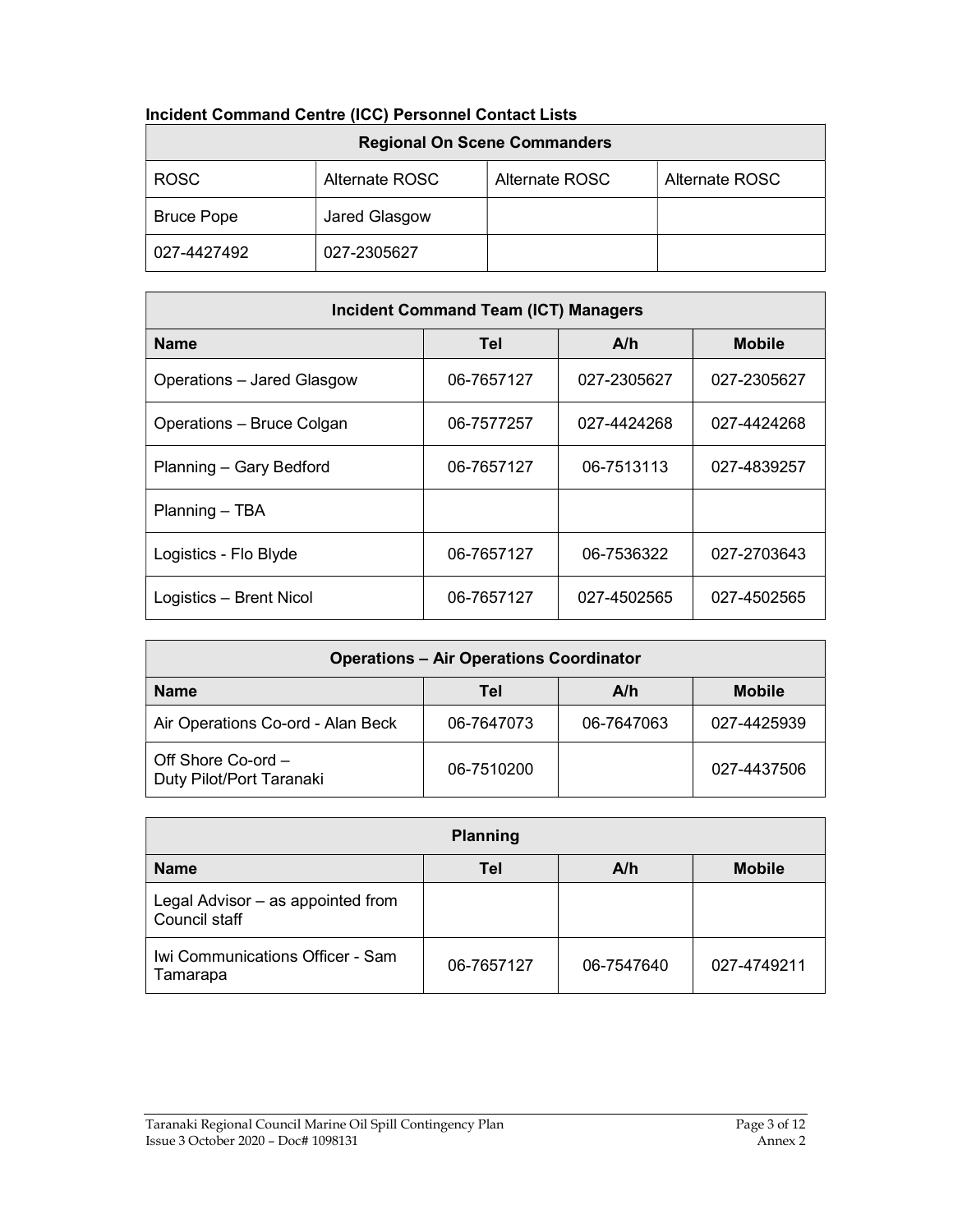| <b>Mobilisation of MNZ Equipment</b>       |             |             |             |  |  |  |
|--------------------------------------------|-------------|-------------|-------------|--|--|--|
| <b>Mobile</b><br><b>Name</b><br>A/h<br>Tel |             |             |             |  |  |  |
| Rob Wilson (Port Taranaki)                 | 06-7510200  |             | 027-2484075 |  |  |  |
| Jeff Clement (Port Taranaki)               | 06-7510200  |             | 027-2656890 |  |  |  |
| Ivan Smith (TRC)                           | 027-2112364 | 027-2112364 | 027-2112364 |  |  |  |

| <b>Wildlife Operations Co-ordinator</b>                         |            |             |               |  |  |
|-----------------------------------------------------------------|------------|-------------|---------------|--|--|
| <b>Name</b>                                                     | Tel        | A/h         | <b>Mobile</b> |  |  |
| Halema Jamieson – Wildlife<br>Coordinator (TRC regional<br>rep) | 06-7657127 | 021-1257000 | 027-4646733   |  |  |
| Thomas McElroy - Wildlife<br>Coordinator (TRC regional<br>rep)  | 06-7657127 | 027-8298317 | 027-5583311   |  |  |

| <b>Wildlife Responders</b>                             |            |                                                                    |               |  |  |
|--------------------------------------------------------|------------|--------------------------------------------------------------------|---------------|--|--|
| <b>Name</b>                                            | Tel        | A/h                                                                | <b>Mobile</b> |  |  |
| Callum Lilley (DOC New<br>Plymouth)                    | 06-7590350 | <b>DOC</b> Emergency<br>Hotline $-$<br>0800DOCHOT or<br>0800362468 | 027-2065842   |  |  |
| New Plymouth District Veterinary<br>Group (Dawn Mills) | 06-7584006 | 06-7583252                                                         | 027-783838    |  |  |
| Ngamotu Marine Reserve Soc<br>(Anne Scott)             | 06-7522706 |                                                                    | 027-2833344   |  |  |
| Brooklands Zoo (NPDC Eve<br>Cozzi)                     | 06-7596060 | 06-7596060                                                         | 021-2653783   |  |  |
| Rotokare Scenic Reserve Trust<br>(Simon Collins)       | 06-7648500 |                                                                    |               |  |  |
| Taranaki Conservationists (Sam<br>Mortensen)           | 06-7596060 |                                                                    | 027-6325725   |  |  |

## Wildlife Personnel

## Massey University Oiled Wildlife Response Team – 027 246 2267

Massey University can provide trained personnel to assist with all aspects of wildlife response. The National Oiled Wildlife Response Team is managed by Massey staff and access to members should be considered if the wildlife response is significant or escalates.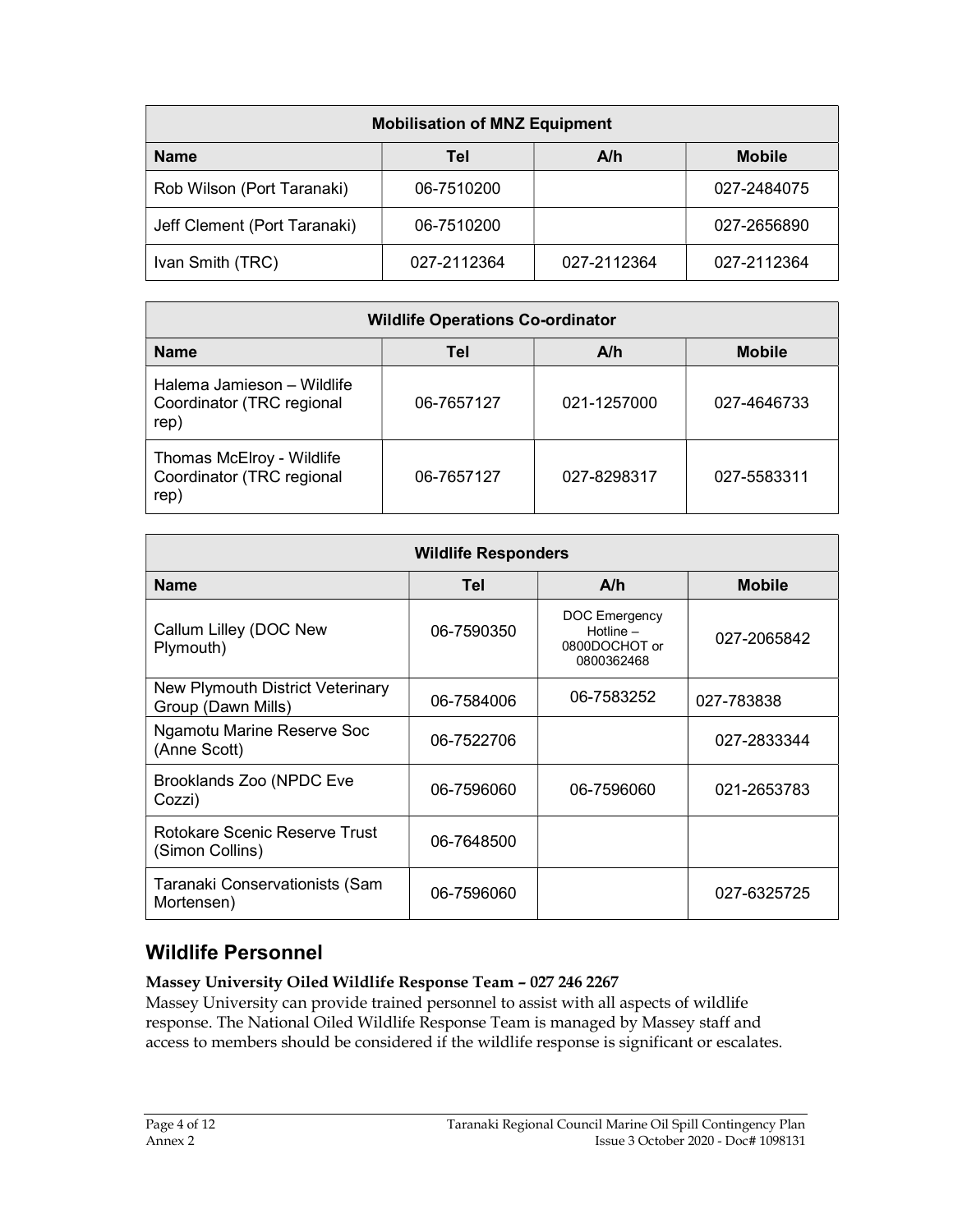#### Veterinarians

In a situation where a vet is needed to assist, there are a number of local vets that can be contacted.

#### Personnel

The main pool of labour for a response could be obtained from a number of sources in the region, through the Department of Conservation and NPDC e.g. Brooklands Zoo staff who have experience in handling large birds.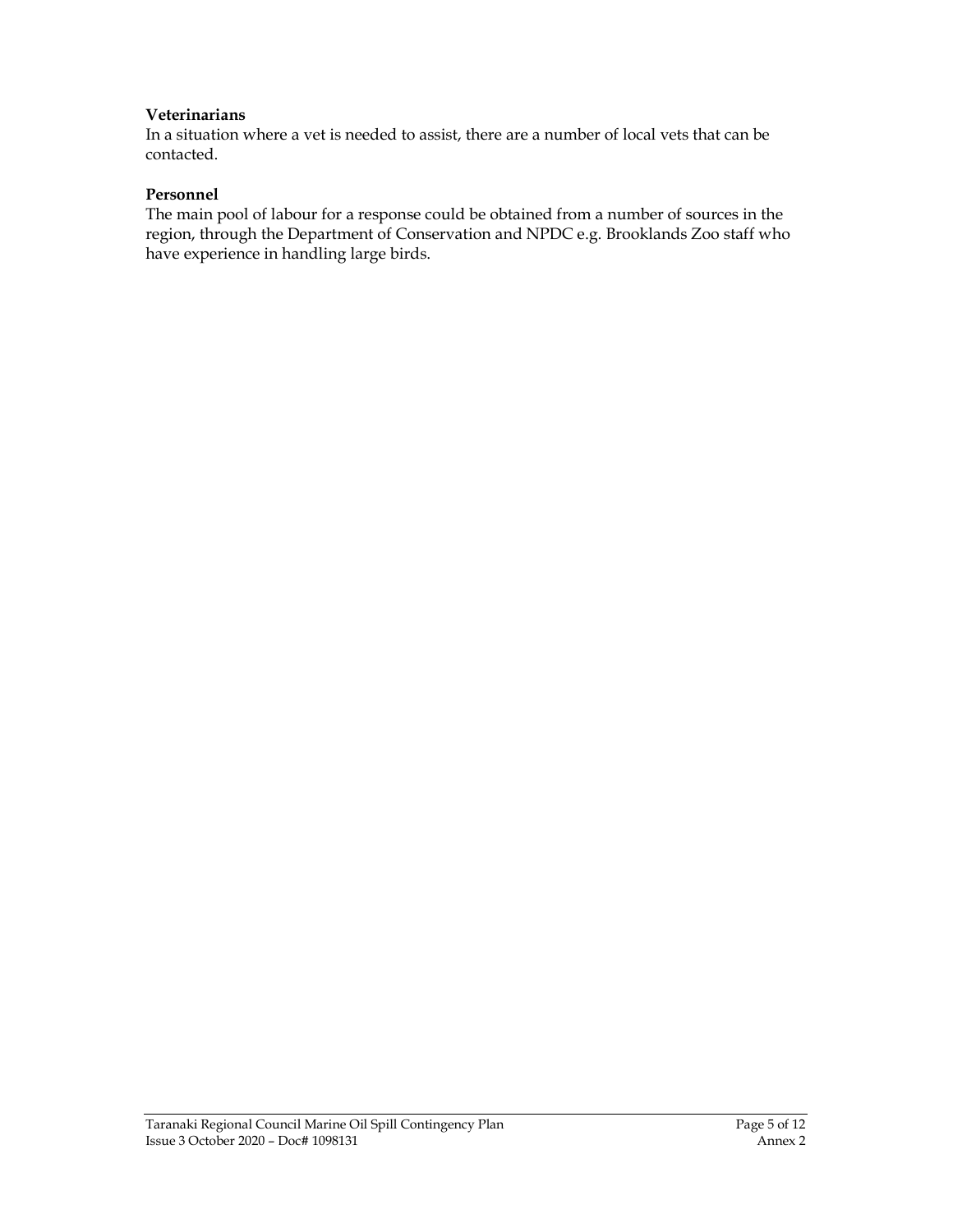### Incident Command Structure

The officers appointed to the positions in the Incident Action Plan are as follows:

|                                |                   | <b>Phone</b> | <b>Mobile</b> | <b>After hours</b> |
|--------------------------------|-------------------|--------------|---------------|--------------------|
| Regional On-Scene<br>Commander | <b>Bruce Pope</b> | 06-7657127   | 027-2305627   | 06-7511821         |
| Alternate ROSC                 | Jared Glasgow     | 06-7657127   | 027-2305627   | 06-7538815         |
| Information/Media              | Peter Ledingham   | 06-7657127   | 027-3577763   |                    |
|                                | Te Kere Davey     | 06-7657127   | 021-1260011   | 067584685          |
| <b>Community Liaison</b>       | Peter Ledingham   | 06-7657127   | 027-3577763   |                    |
|                                | Te Kere Davey     | 06-7657127   | 021-1260011   | 067584685          |

| <b>Operations</b>                                  |                     | <b>Phone</b> | <b>Mobile</b> | <b>After hours</b> |
|----------------------------------------------------|---------------------|--------------|---------------|--------------------|
| <b>Operations Manager</b>                          | <b>Bruce Colgan</b> | 06-7577257   | 027-4424268   | 027-4424268        |
| On Shore Coordinator                               | James Cookson       | 06-7657127   | 0276662757    | 06-7512722         |
| Off Shore Coordinator                              | Duty Pilot          | 06-7510200   |               | 027-4437506        |
| Air Operations<br>Coordinator                      | Alan Beck           | 06-7647073   | 027-4425939   | 06-7647063         |
| <b>Wildlife Coordinator</b>                        | Halema Jamieson     | 06-7657127   | 0274646733    | 021-1257000        |
| Wildlife<br>Coordinator/Marine<br><b>Biologist</b> | Thomas McElroy      | 06-7657127   | 027-5583311   | 027-8298317        |
| Port Coordinator                                   | Rob Wilson          | 06-7510200   | 027-2484075   |                    |

| <b>Planning</b>                      |                                    | <b>Phone</b> | <b>Mobile</b> | <b>After hours</b> |
|--------------------------------------|------------------------------------|--------------|---------------|--------------------|
| <b>Planning Manager</b>              | Gary Bedford                       | 06-7657127   |               | 06-7589115         |
| Legal Advisor                        | TBA                                |              |               |                    |
| Iwi Communications<br>Officer        | Sam Tamarapa                       | 06-7657127   | 027-4749211   | 06-7547640         |
| <b>Technical Services</b><br>Advisor | As appointed from<br>Council staff |              |               |                    |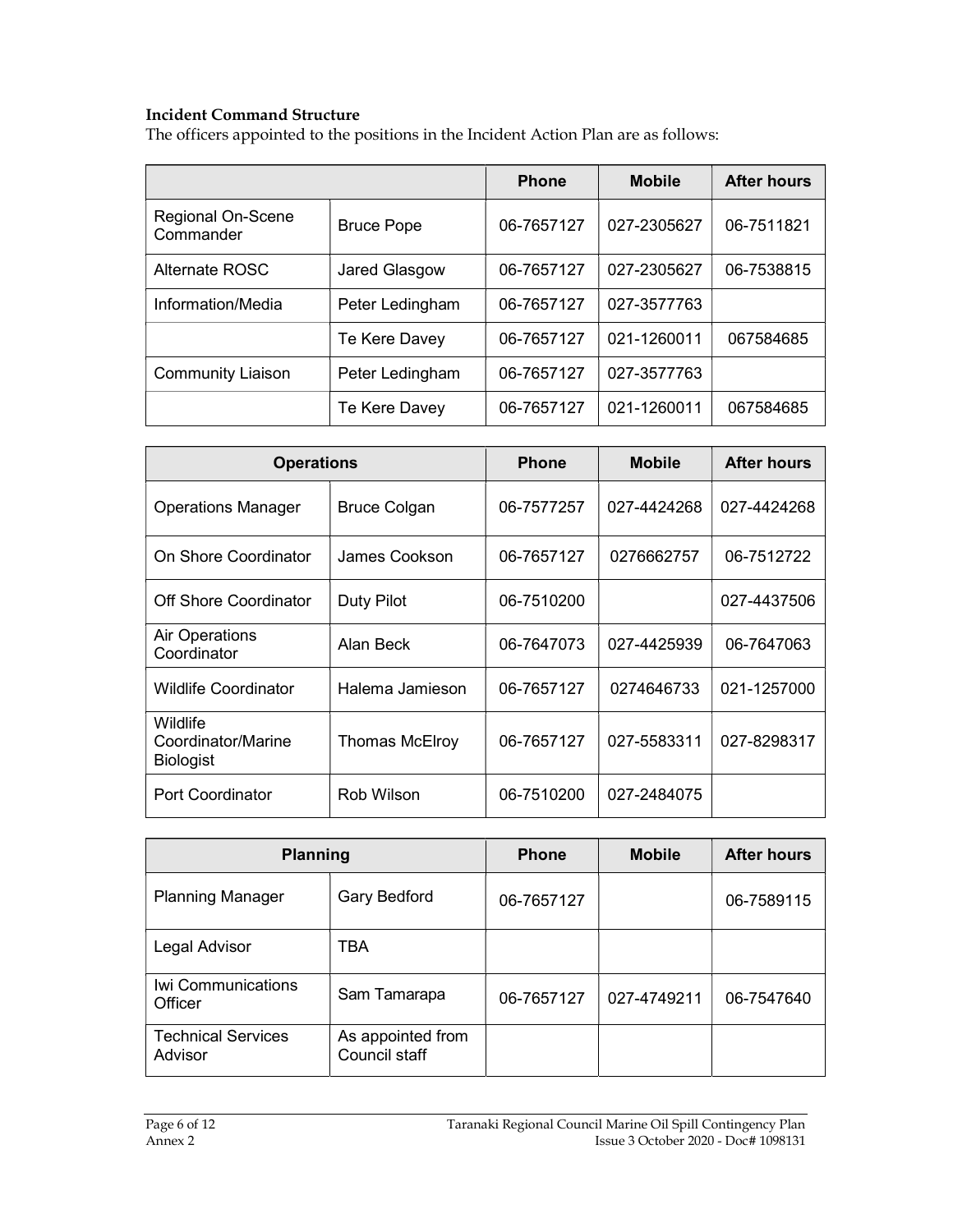| <b>Planning</b>                                    |                                     | <b>Phone</b> | <b>Mobile</b> | <b>After hours</b> |
|----------------------------------------------------|-------------------------------------|--------------|---------------|--------------------|
| <b>Wildlife Coordinator</b>                        | Halema Jamieson                     | 06-7657127   | 027-4646733   | 021-1257000        |
| Wildlife<br>Coordinator/Marine<br><b>Biologist</b> | <b>Thomas McElroy</b>               | 06-7657127   | 027-5583311   | 027-8298317        |
| Port Advisor                                       | Harbourmaster -<br><b>Tony Parr</b> |              | 027-5446912   | 022-3228382        |

| <b>Logistics</b>              |                                    | <b>Phone</b> | <b>Mobile</b> | <b>After hours</b> |
|-------------------------------|------------------------------------|--------------|---------------|--------------------|
| Logistics Manager             | Flo Blyde                          | 06-7657127   | 027-2703643   | 06-7536322         |
| <b>Finance Officer</b>        | as appointed from<br>Council staff | 06-7657127   |               |                    |
| <b>Administration Officer</b> | as appointed from<br>Council staff | 06-7657127   |               |                    |
| <b>Historian</b>              | as appointed from<br>Council staff | 06-7657127   |               |                    |

## Other Contacts:

## Contractors with trained operational personnel

| Organisation                                        | <b>Contact</b> | <b>Telephone/Fax</b>              |
|-----------------------------------------------------|----------------|-----------------------------------|
| Intergroup (formerly Transpacific) Sucker<br>trucks | Rostered       | 06-7559150<br>0800 652424 (24hrs) |
| G Harris Ltd Earthmoving/cartage/grader             | Lloyd Marr     | 06-7581931<br>027-4962881         |
| <b>Hookers Transport Ltd Carriers</b>               | Les McGrath    | 06-7587799 (24hrs)                |
| Telecomm communications                             | Various        | 06-7577608                        |
| Port Taranaki Experienced tradesmen                 | Rob Wilson     | 06-7510200                        |
| Helicopters/aircraft                                | Various        | See Annex 1                       |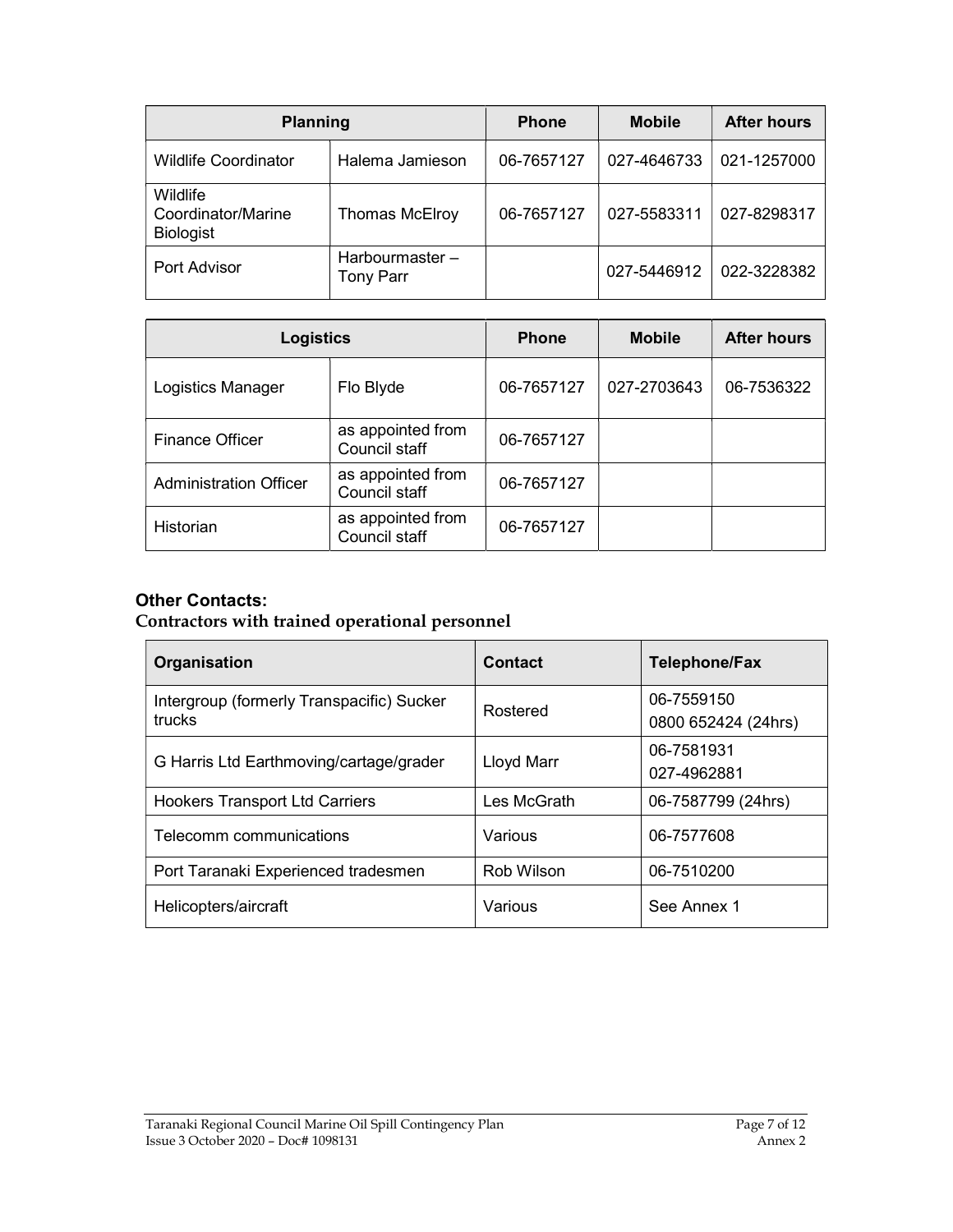## Emergency Services

| Organisation                                                                     | <b>Contact</b>                   | <b>Telephone/Fax</b> |
|----------------------------------------------------------------------------------|----------------------------------|----------------------|
| Fire Service New Plymouth<br>(hazardous substances liaison<br>committee contact) | David Utamapu<br>Peter Gallagher | 06-7573860           |
| Police New Plymouth                                                              | Duty Officer                     | 06-7595500           |

### Environmental Agencies

| Organisation                                      | <b>Contact</b>                     | <b>Telephone/Fax</b>                                                 |
|---------------------------------------------------|------------------------------------|----------------------------------------------------------------------|
| Department of Conservation, New<br>Plymouth       | Callum Lilley<br>Gareth Hopkins    | 06-7590350<br>DOC Emergency Hotline -<br>0800DOCHOT or<br>0800362468 |
| Department of Conservation,<br>Whanganui          |                                    | 06-3492100<br>DOC Emergency Hotline -<br>0800DOCHOT or<br>0800362468 |
| Soil Conservation officer                         | Darren Scown TRC                   | 06-7657127                                                           |
| AsureQuality New Zealand                          |                                    | 09-5738000                                                           |
| Massey University (MNZ Wildlife<br>Response Team) | Maritime New Zealand Duty<br>Phone | 09-834 3908 or<br>027-2462267                                        |

## Other Councils

| Organisation                         | Contact             | <b>Telephone/Fax</b>      |
|--------------------------------------|---------------------|---------------------------|
| <b>New Plymouth District Council</b> |                     | 06-7596060                |
| <b>Stratford District Council</b>    |                     | 06-7656099                |
| South Taranaki District Council      |                     | 06-2780555                |
| Horizons Regional Council            | Ian Lowe - ROSC     | 06-9522901<br>021-2277102 |
| Waikato Regional Council             | Adam Munroe - ROSC  | 07-8590944                |
| <b>Wellington Regional Council</b>   | Grant Nalder - ROSC | 0274516155                |

## Medical/Health

If first aid responders are required during a response, the central contact is the Red Cross. The Red Cross have a team of five high level trained first aid responders and two prehospital emergency care kits.

| Organisation     | <b>Contact</b> | Telephone/Fax                                    |
|------------------|----------------|--------------------------------------------------|
| <b>Red Cross</b> | Jess Burrows   | 06-7594697 – Work<br>$027 - 4745318 -$<br>Mobile |

### In the case of a medical emergency call '111'.

Page 8 of 12 Taranaki Regional Council Marine Oil Spill Contingency Plan<br>Annex 2 Issue 3 October 2020 - Doc# 1098131 Issue 3 October 2020 - Doc# 1098131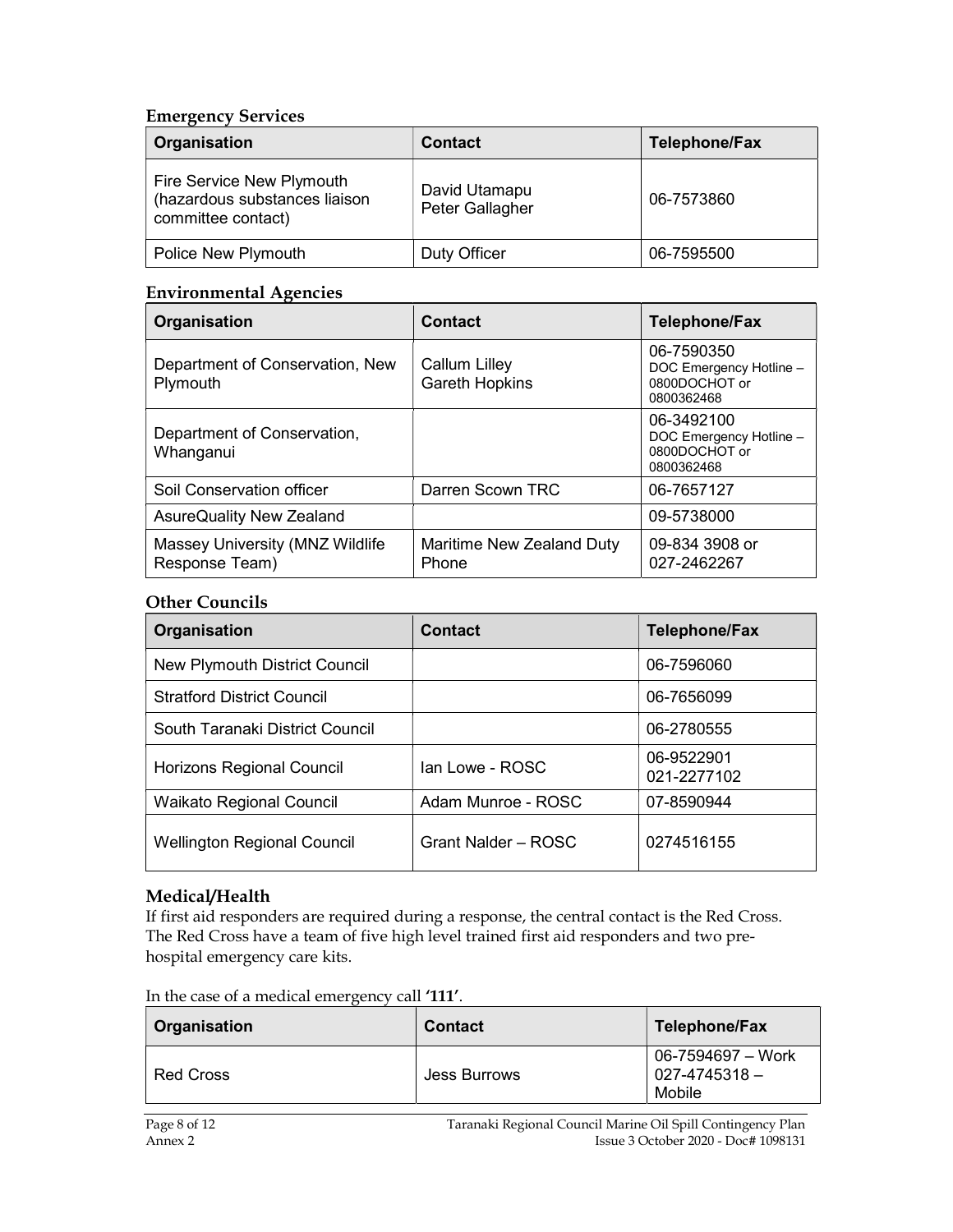#### Petroleum Industry

| Organisation                 | <b>Contact</b>                       | <b>Telephone/Fax</b>       |
|------------------------------|--------------------------------------|----------------------------|
| Beach Energy Ltd             | <b>Paul Roberts</b>                  | 027-5584492                |
| Tamarind                     | Simon Knapman                        | 021-308229                 |
| Jadestone Energy             | Jason Peacock                        | 027-2325734                |
| <b>OMV</b>                   | <b>Emergency Co-ordinator</b>        | 027-5685689                |
| <b>Todd Taranaki Limited</b> | <b>Bill Armstrong</b>                | 027-4506183                |
| Greymouth Petroleum Ltd      | Tanya Dickey<br><b>Tony Jurisich</b> | 027-5582692<br>027-4412599 |
| <b>PEPANZ</b>                | <b>Cameron Madgwick</b>              | 04-4721994                 |

### Maritime New Zealand

| Organisation                                  | <b>Contact</b> | <b>Telephone/Fax</b>                  |
|-----------------------------------------------|----------------|---------------------------------------|
| Rescue Co-ordination Centre of<br>New Zealand | Rostered       | 04-5778030 or<br>0508-472269 (24 hrs) |
| <b>OSDO</b>                                   | Rostered       | 04-4736369                            |
| <b>NOSC</b>                                   | Various        | 09-4739417                            |

### Possible affected parties

| Organisation                               | <b>Contact</b>                                      | <b>Telephone/Fax</b>                        |
|--------------------------------------------|-----------------------------------------------------|---------------------------------------------|
| Port Taranaki Ltd                          |                                                     | 06-7510200                                  |
| Iwi/Hapu Groups                            | See boundary map and table<br>below                 | See boundary map<br>and table below         |
| Department of Conservation New<br>Plymouth | DOC Emergency Hotline -<br>0800DOCHOT or 0800362468 | 06-7590350                                  |
| Department of Conservation<br>Wanganui     | DOC Emergency Hotline -<br>0800DOCHOT or 0800362468 | 06-3492100                                  |
| Commercial fishermen                       | Port Taranaki Watch House                           | (Will relay messages<br>via radio channels) |
| Recreational boat users                    | New Plymouth Sport Fishing<br>& Underwater Club     | 06-7583901                                  |
|                                            | New Plymouth Yacht Club<br>Ltd                      | 06-7510582                                  |
| <b>District Councils</b>                   | In a table above                                    | In a table above                            |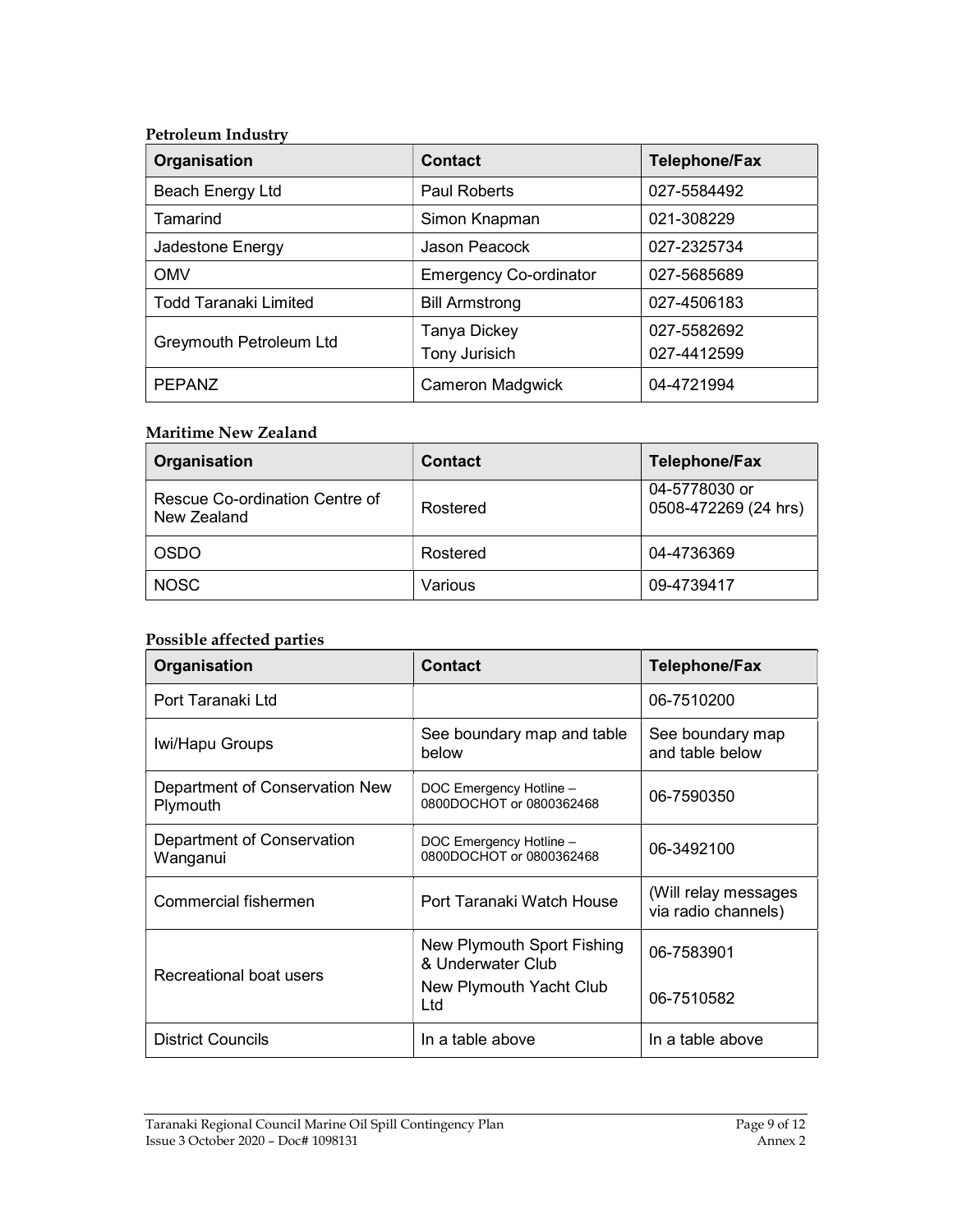

The above map is indicative of iwi boundaries only, as some boundaries overlap.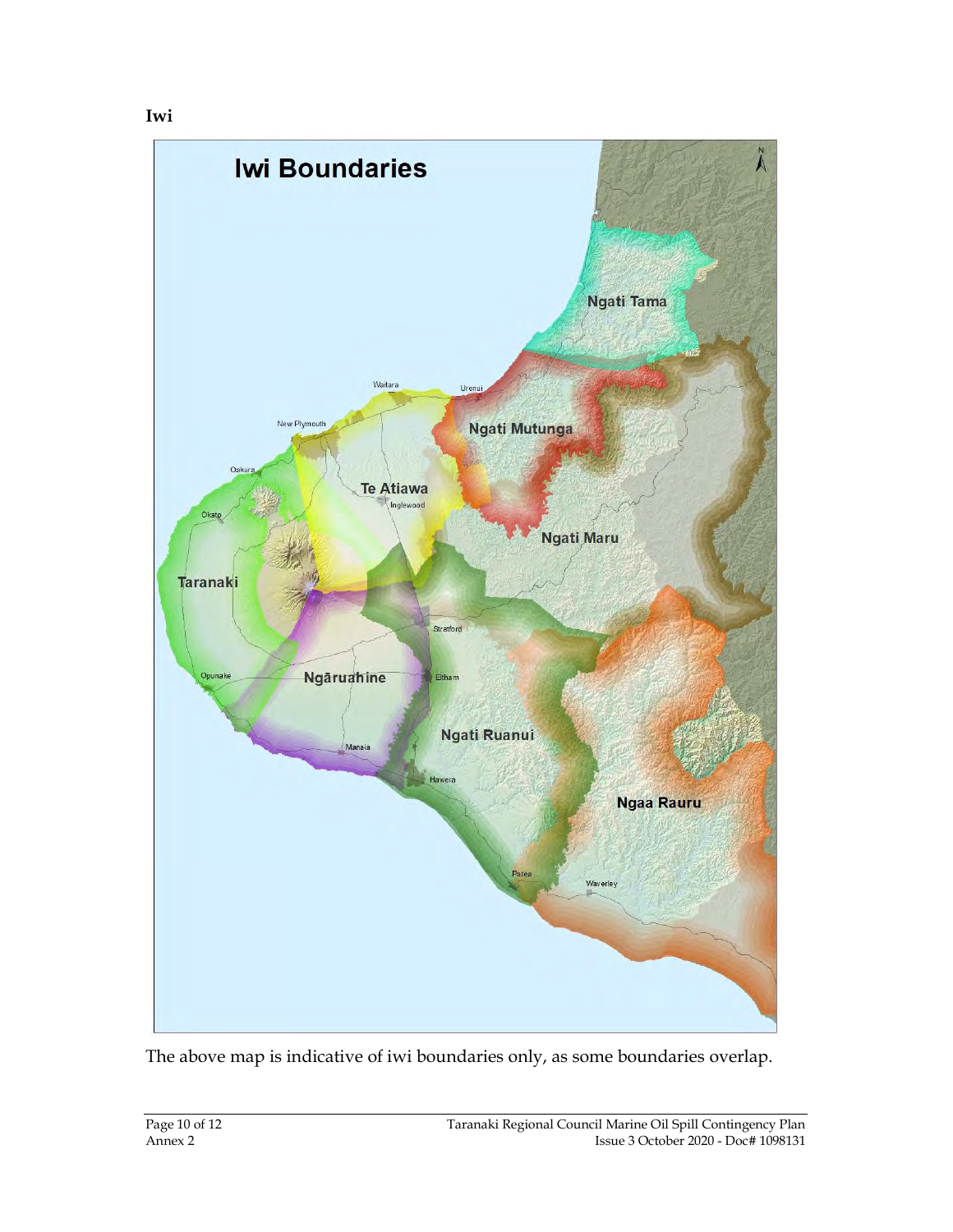## Iwi Chairs

| Organisation       | Contact         | Telephone/Fax |
|--------------------|-----------------|---------------|
| Ngati Tama         | Paul Silich     | 06 7550240    |
| Ngati Mutunga      | Jamie Tuuta     | 06 7523247    |
| Te Atiawa          | Liana Poutu     | 06 7584685    |
| Ngati Maru         | Holden Hohaia   | 029 6500759   |
| Taranaki           | Leanne Horo     | 06 7514285    |
| Ngāruahine         | Bey Gibson      | 06 2787411    |
| Ngati Ruanui       | Haimona Maruera | 06 2780148    |
| Ngaa Rauru Kiitahi | Mike Neho       | 06 34 65 70 7 |

Check Council website for up to date contacts.

## Iwi Contacts list

An up to date Iwi contacts list can be found on the Council website:

https://www.trc.govt.nz/council/working-with-iwi/iwi-contacts/

### General

| Organisation       | Contact | Telephone/Fax                  |
|--------------------|---------|--------------------------------|
| Cawthron Institute | Various | 03-5482319                     |
| NIWA               | Various | 03-5481715<br>03-5481716 (fax) |

## Location of labour

The following is a list of personnel available to respond:

Taranaki Regional Council – up to 26 personnel are available for a medium to long term response. A list of trained personnel is available in WEBEOC.

Port Taranaki Limited – up to 14 personnel are available for a medium response. A list of trained personnel is available in WEBEOC.

### Untrained labour is available from:

NP Stevedoring Services Limited – up to 25 personnel are available for a medium-long term response.

Contact person: Shane Parker Phone: 06-7510440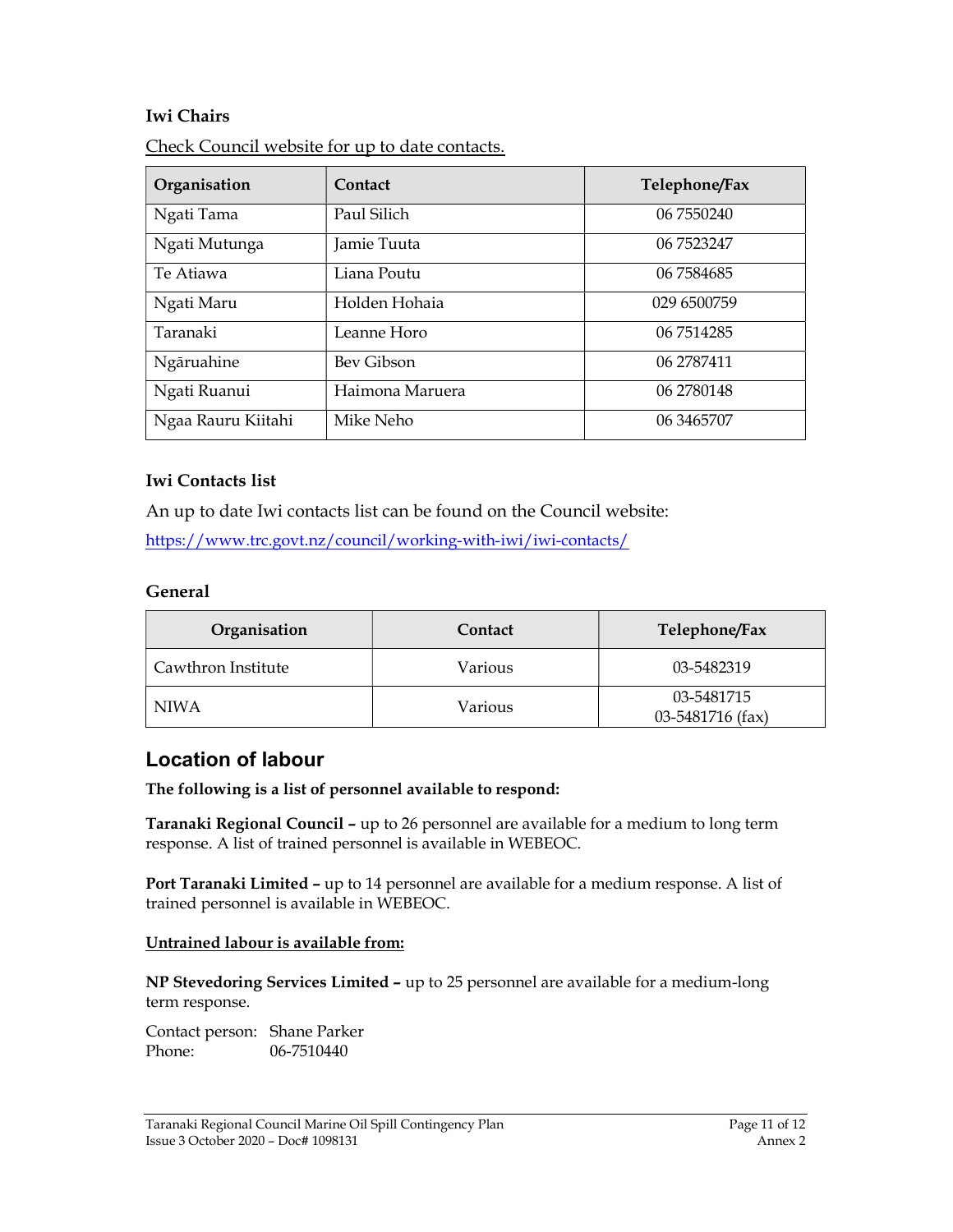Department of Conservation – up to 12 personnel for immediate response.

| Contact person: Callum Lilley |                |
|-------------------------------|----------------|
|                               | 027-206 5842   |
|                               | Gareth Hopkins |
|                               | 027-243 9852   |
|                               |                |

BTW Company – 5-10 personnel are available to be mustered at short notice, including experienced foreman and staff.

Contact person: Phil Dickey: 06-7527723 (a/h) or 027-4818550 Office: 06-7595040

### New Zealand Employment Service – WINZ

| Based at: | New Plymouth                     |
|-----------|----------------------------------|
| Address:  | Powderham Street, New Plymouth   |
| Contact:  | Gloria Campbell                  |
| Phone:    | 0800-559009                      |
|           | 06-7584602 $(a/h)$               |
|           | Support Office: Frances Southern |
|           | 06-9686653                       |

The above agency is in the best position to co-ordinate the supply of temporary labour as required. Up to 100-150 people could be contracted.

Allied Workforce (AWF Group) - 0800 Labour - Contact them for details

Downer EDI Works – (previously Works Infrastructure) – up to 40 personnel are available at short notice for medium-long-term response.

| Contact: | Marcia Reynolds | Steve Brown |
|----------|-----------------|-------------|
| Phone:   | 06-757 3900     | 06-757 3900 |
|          | 0272419444      |             |